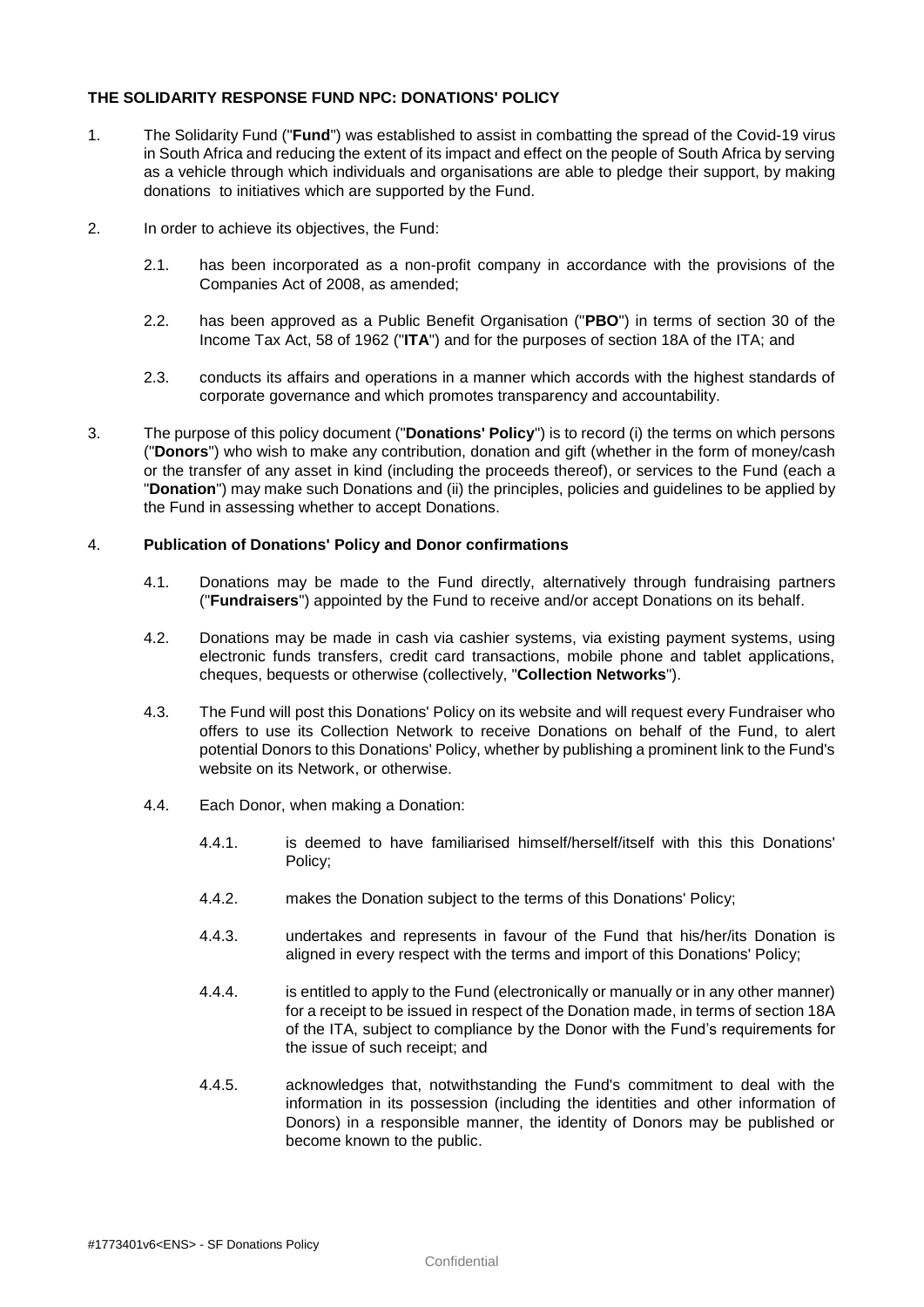# 5. **Application of Donations by Fund**

- 5.1. The Fund will use every Donation it receives towards achieving the following objectives:
	- 5.1.1. assisting in combatting the spread of the Covid-19 virus in South Africa;
	- 5.1.2. assisting persons in South Africa infected by the Covid-19 virus;
	- 5.1.3. ameliorating the effects of the outbreak of the Covid-19 virus in South Africa; and/or
	- 5.1.4. assisting associations, organisations, persons, entities, trusts and the Government of the Republic of South Africa and its organs to address the impact of the Covid-19 virus on South Africa.
- 5.2. In order to achieve its objectives, the Fund will work in collaboration with the South African Disaster Management Command Council and other social partners, amongst other things, to:
	- 5.2.1. prevent infection and its spread and thereby lower infection rates and flatten the 'infection' curve;
	- 5.2.2. detect the incidence of the Covid-19 virus within South Africa;
	- 5.2.3. equip and enhance the protection of frontline Health Workers;
	- 5.2.4. support the management of people in medical care/hospital;
	- 5.2.5. support people whose lives are disrupted by the Covid-19 pandemic; and
	- 5.2.6. provide support to vulnerable people living in South Africa, who have been adversely affected by the outbreak of the Covid-19 pandemic,

and, in each case, identify and scope the areas of greatest need or priority in relation the aforegoing.

5.3. The Fund has been established for the benefit of all South Africans and the Fund is committed to ensure that its operations and affairs do not encourage or amount to discrimination against any class or group of people within South Africa. The Fund will, however, always endeavour to ensure that South Africa's most needy are the core focus of its activities.

# 6. **Nature of Donations**

- 6.1. Donations are voluntary or gratuitous transfers of money or property pursuant to which the Donor does not, and does not expect to, receive any benefit or advantage (whether directly or indirectly) or any other *quid pro quo* or anything in return.
- 6.2. Donations may consist of money or property in kind, or services.
- 6.3. All Donations are irrevocable at the instance of the Donor from the time at which the Fund receives that Donation in cash or in kind.
- 6.4. Unless specifically agreed with the Fund in writing before a Donation is made, a Donor may not attach any conditions to any Donation made.

#### 7. **Fund's rights to refuse, return or delay receipt of Donations**

7.1. The Fund may refuse, return or delay receipt of any Donation, if, in the exercise of its sole and absolute discretion and based on information available to it, the Fund believes that such Donation: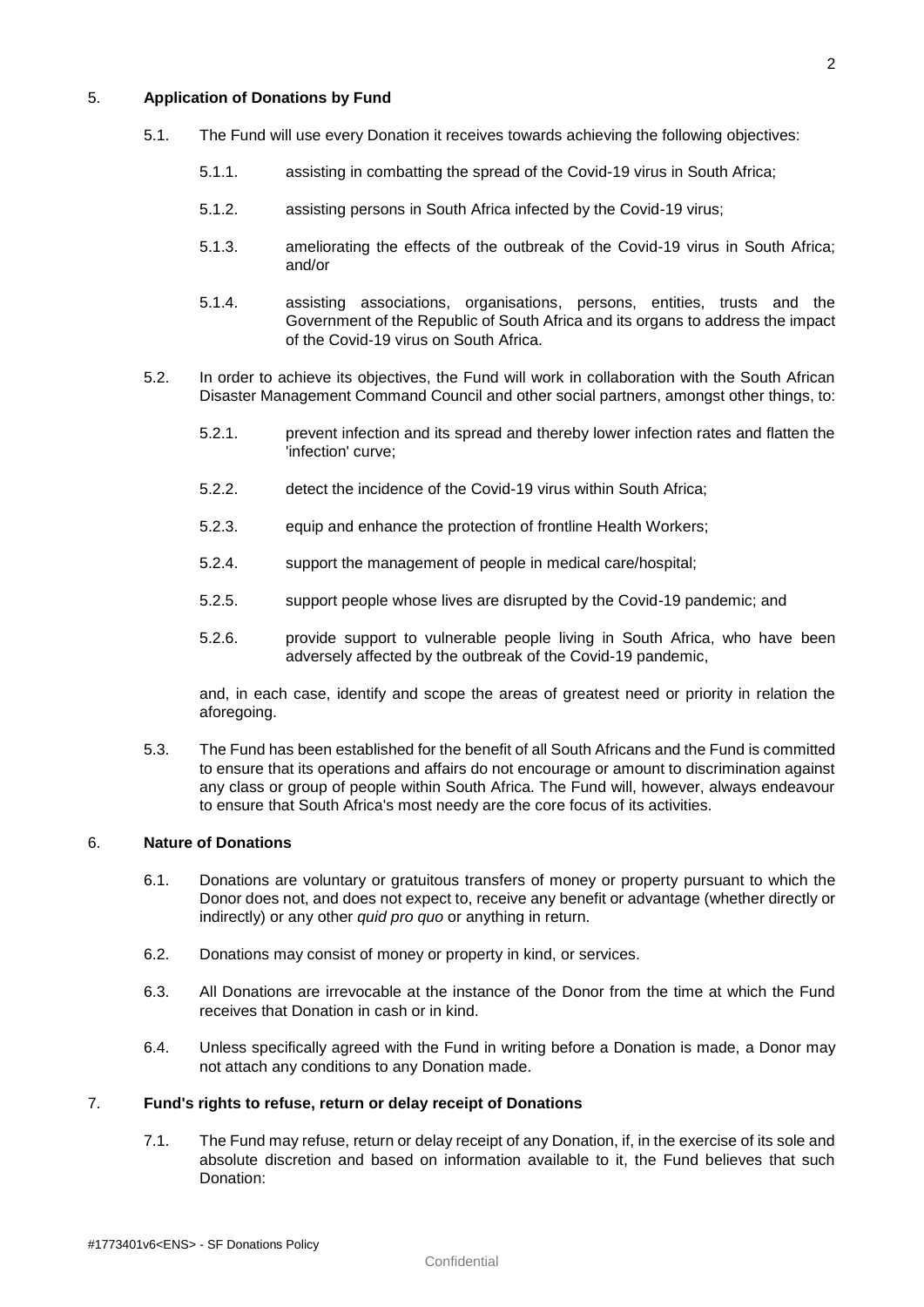- 7.1.1. may not comply with or may undermine the provisions, spirit and/or import of this Donations' Policy or the objectives of the Fund;
- 7.1.2. may be contrary to the objectives of the Fund or any of the provisions of the Fund's memorandum of incorporation, as amended from time to time;
- 7.1.3. may encourage or promote discrimination on unfair grounds;
- 7.1.4. may have been offered with any illegal or unethical proposal which compromises or is likely to compromise the objectives of the Fund or may otherwise have been made in an unethical and non-transparent manner;
- 7.1.5. may have been offered by any person who conceals or disguises the illicit origin of the Donation, or who ought to have known that the source of funds of such Donation is the result of an illegal or illicit act; or
- 7.1.6. may be related to or associated or connected with:
	- 7.1.6.1. the commission, performance or carrying out of;
	- 7.1.6.2. the facilitation of, participation or assistance in, or contribution to the commission, performance or carrying out of;
	- 7.1.6.3. the performance of an act in preparation or planning of; or
	- 7.1.6.4. instructing, directly or indirectly, the
		- 7.1.6.4.1. commission, performance or carrying out of;
		- 7.1.6.4.2. facilitation of, participation or assistance in, or contribution to the commission, performance or carrying out of; or
		- 7.1.6.4.3. performance of an act in preparation for or planning of

terrorist and related activities, as defined in the Protection of Constitutional Democracy Against Terrorist and Related Activities Act 33 of 2004.

- 7.1.7. may have been offered in exchange for any gratification, as defined in the Prevention and Combating of Corrupt Activities Act 12 of 2004, whether for the benefit of that person or someone else;
- 7.1.8. may have been offered for the purposes of facilitating a corrupt act, which, among other things, amounts to:
	- 7.1.8.1. the abuse of a position of authority;
	- 7.1.8.2. a breach of trust; or
	- 7.1.8.3. the violation of a legal duty or set of rules,

designed to achieve an unjustified result, or that amounts to other unauthorised or improper inducement to do or not to do anything;

- 7.1.9. may have otherwise resulted from illegal activities or from an illegal source;
- 7.1.10. may otherwise bring the Fund into disrepute or deter a significant number of potential Donors from supporting the Fund;